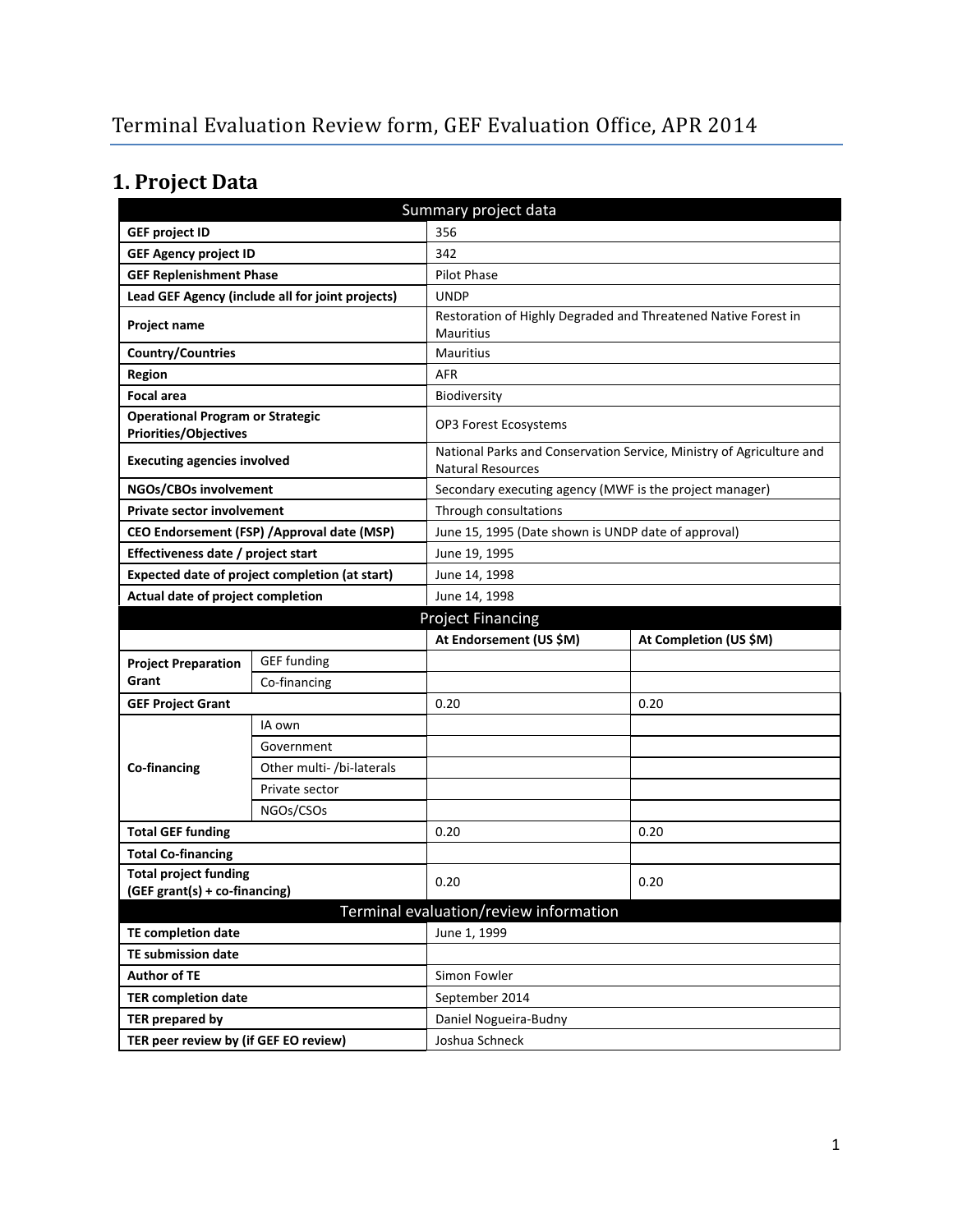| <b>Criteria</b>                                  | <b>Final PIR</b>         | <b>IA Terminal</b><br><b>Evaluation</b> | <b>IA Evaluation</b><br><b>Office Review</b> | <b>GEF EO Review</b> |
|--------------------------------------------------|--------------------------|-----------------------------------------|----------------------------------------------|----------------------|
| <b>Project Outcomes</b>                          | N/A                      | N/R                                     | N/R                                          | MS                   |
| <b>Sustainability of Outcomes</b>                | N/A                      | N/R                                     | N/R                                          | U/A                  |
| <b>M&amp;E Design</b>                            | N/A                      | N/R                                     | N/R                                          | MU                   |
| <b>M&amp;E</b> Implementation                    | N/A                      | N/R                                     | N/R                                          |                      |
| <b>Quality of Implementation</b>                 | N/A                      | N/R                                     | N/R                                          | MU                   |
| <b>Quality of Execution</b>                      | N/A                      | N/R                                     | N/R                                          | MU                   |
| <b>Quality of the Terminal Evaluation Report</b> | $\overline{\phantom{a}}$ |                                         |                                              | MU                   |

### **2. Summary of Project Ratings**

### **3. Project Objectives**

#### 3.1 Global Environmental Objectives of the project:

The Global Environmental Objectives, as described in the PD, is to restore a large plot of native forest in Black River Gorges National Park of Mauritius that has been degraded by invasive exotic plants and animal species. Mauritius possesses one of the most diverse floras in the world; indeed, this isolated island has evolved a unique flora and fauna with a high proportion of endemic species found nowhere else in the world. However, it also has one of the most threatened plant species, particularly due to degradation by exotic flora and fauna. PD states that not acting to halt the spread of these exotic species would likely lead to the extinction of a number of indigenous flora and fauna, a significant loss to the global community due to the global significance of the island nation's biodiversity.

3.2 Development Objectives of the project:

As stated in the Project Document, the project's Development Objectives are as follows:

- To develop, through consultation with top restoration ecologists, an effective means of controlling invasive plants that are threatening the native forests; conduct experiments to determine the best treatment
- To document the biological diversity of the degraded native ecosystem and monitor the response of the biodiversity to the control measures adopted
- To restore a plot (at least 5 Ha) of highly degraded native forest in the Black River Gorges National Park to its original state

3.3 Were there any **changes** in the Global Environmental Objectives, Development Objectives, or other activities during implementation?

There were **no** changes to the GEOs or Dos throughout implementation. However, according to the UNDP Mission Report – Mauritius (Hough 1998), as cited in the project's ICR, the emphasis of the project adjusted slightly to focus more on the baseline survey and experimental testing of weeding methods rather than the restoration itself, due to delays and design/implementation issues with third objective.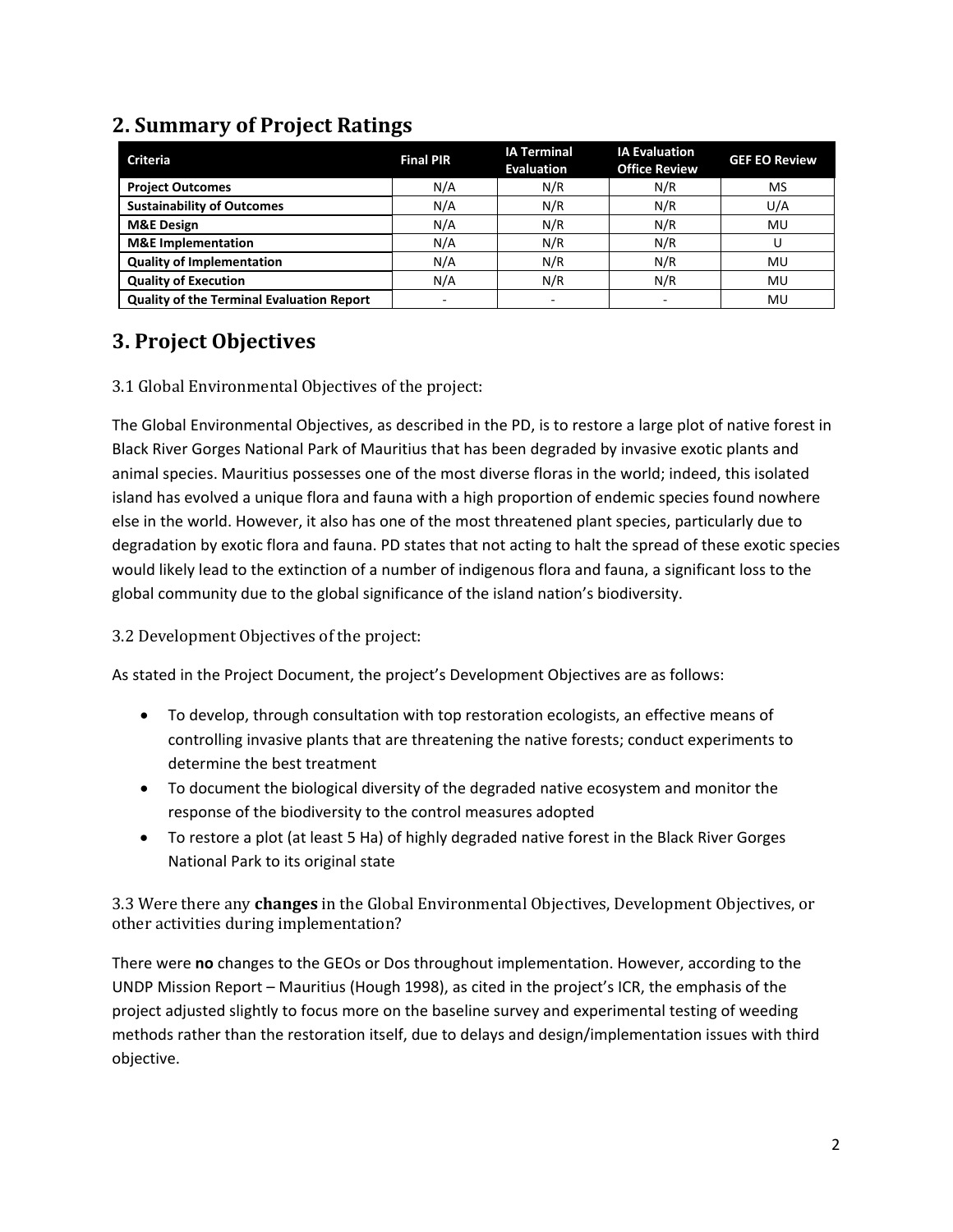### **4. GEF EO assessment of Outcomes and Sustainability**

Please refer to the GEF Terminal Evaluation Review Guidelines for detail on the criteria for ratings.

Relevance can receive either a Satisfactory or Unsatisfactory rating. For Effectiveness and Cost efficiency, a six point rating scale is used (Highly Satisfactory to Highly Unsatisfactory), or Unable to Assess. Sustainability ratings are assessed on a four-point scale: Likely=no or negligible risk; Moderately Likely=low risk; Moderately Unlikely=substantial risks; Unlikely=high risk. In assessing a Sustainability rating please note if, and to what degree, sustainability of project outcomes is threatened by financial, sociopolitical, institutional/governance, or environmental factors.

Please justify ratings in the space below each box.

| 4.1 Relevance | Rating: Satisfactory |
|---------------|----------------------|
|---------------|----------------------|

The project was relevant to both the GEF and National priorities at the time of approval. Consistent with OP3 – Forest ecosystems – the project aims to document the status of a degraded forest, determine effective treatments to rid it out invasive weeds, and help restore a plot of forest land to its original state. Moreover, the project works to conserve both the highly endangered plants as well as the threatened habitat types in which they exist, and to restore critical habitats for some of the most highly endangered species of birds that exist in the world today. For Mauritius, the project serves to relieve the most significant pressures on Mauritius's remnant upland native forest, to restore this endangered habitat through ex-situ propagation of threatened and endangered plants, to recreate appropriate micro-climactic conditions in the forest, and to reintroduce native plants and birds into the forest.

| <b>4.2 Effectiveness</b> | Rating: Moderately Satisfactory |
|--------------------------|---------------------------------|
|--------------------------|---------------------------------|

Project effectiveness is rated as moderately satisfactory, as, while two objectives were thoroughly achieved, the third was only partially achieved. Nonetheless, the project was seen as being of excellent quality overall. Incomplete achievement of the three objectives is partially explainable through weakness in project design: i.e., changing the project from five to three years, and budget limitations. Achievement and challenges under the three stated project objectives are as follows:

- 1. *To develop control measures against invasive exotic plants* This objective was achieved. However, the project design only looked at invasive plants, not animals. Experimental trials are underway, after long delays.
- 2. *To assess the native biodiversity and build capacity in biodiversity assessment and monitoring* – This objective was fully achieved, albeit in a longer time period than expected. Training and capacity building was considered excellent. Surveying was successful as well.
- 3. *To restore a pilot degraded ecosystem to its original state as far as possible with the involvement of youth groups* – This objective was only partially achieved; however, to be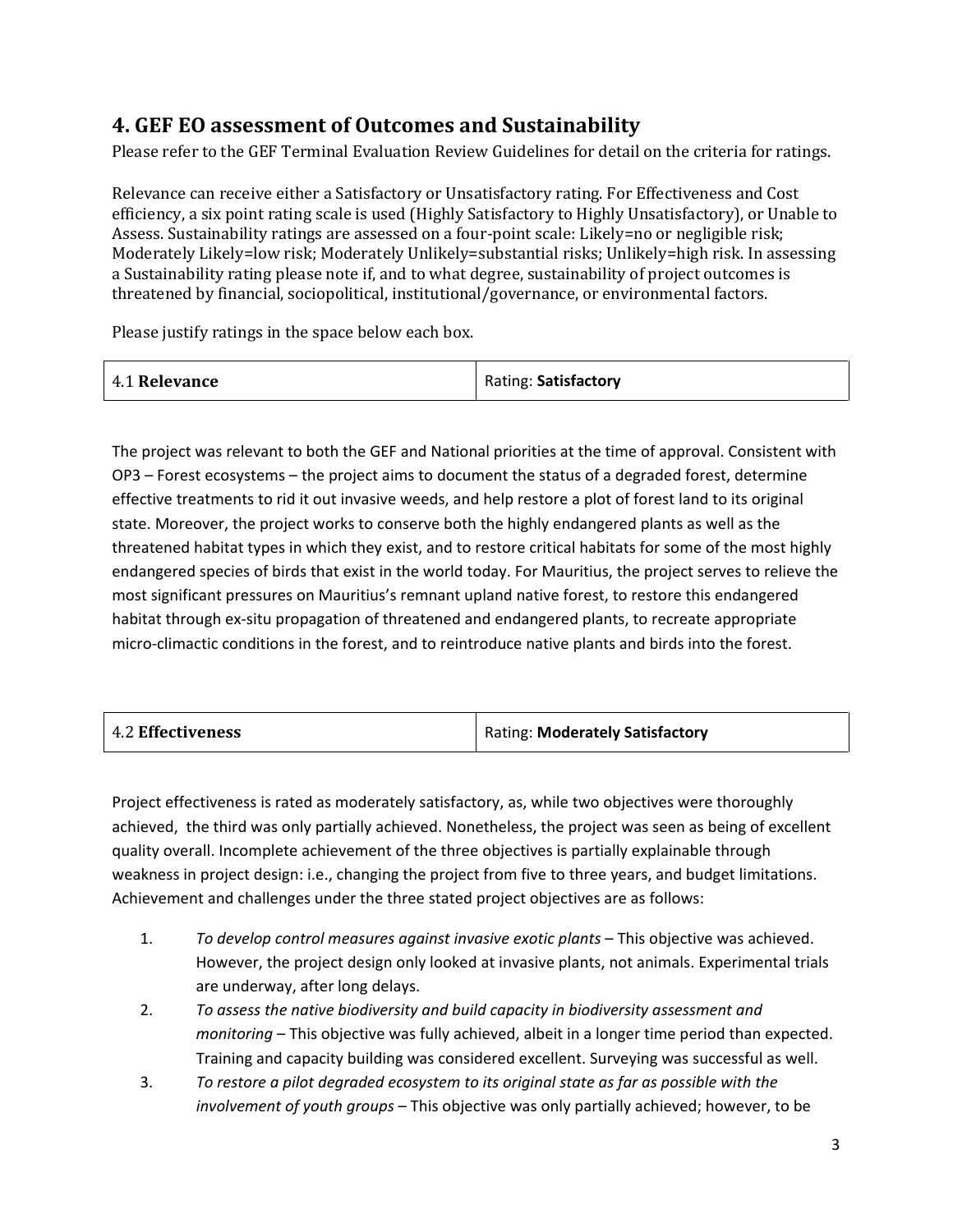fair, it would have required a far longer time frame than three years. It is near impossible for such a long-term objective to be achieved in the short time frame offered by the project, an issue that should have been addressed during the design stage of the project. There were unspecified major issues with the youth groups, owing largely due to their inexperience and the need for highly skilled labor to assist with the complicated weeding. Additionally, two deer were accidentally fenced in and not removed for most of the project duration; the enclosed deer were eventually shot, but not before eating much of the re-introduced plants. Numerous bureaucratic and technical delays and difficulties hampered the activities' effectiveness. Furthermore, a full biodiversity monitoring system was never devised.

| 4.3 Efficiency | Rating: Moderately Satisfactory |
|----------------|---------------------------------|
|                |                                 |

In general, the project was highly cost-effective, generating substantial outputs while utilizing a relatively small amount of GEF funding. However, the limited amount of project funding contributed to design and implementation problems. The project's component activities all began and ran behind schedule. Certain activities were deemed inappropriate or poorly designed, allocated funds were transferred from one activity to another, etc. The National government had to mobilize extra resources to help fund the weeding teams; furthermore, additional inputs were provided from other sources (university staff and students, local NGO staff and volunteers, etc). Additionally, the use of local, specialist consultants proved to be particularly cost-*in*effective: continuous monthly retainers were paid to some of them, yet there was little monitoring of their outputs relative to the outputs specified in the signed contracts.

| 4.4 Sustainability<br>Rating: Unable to Assess |  |
|------------------------------------------------|--|
|------------------------------------------------|--|

No rating is provided for overall sustainability of project outcomes, since the sustainability of its outcomes is contingent on funding that has yet to be committed, but TE does not make any assessment of whether funding is forthcoming. Sustainability is assessed along the following four dimensions:

- a) *Environmental sustainability* (**U/A**) ICR provides insufficient information to provide a rating on environmental risks to sustainability.
- b) *Financial sustainability* (**U/A**) ICR provides insufficient information to provide a rating on financial risks to sustainability.
- c) *Institutional sustainability* (**L**) ICR states that project was successful in developing improved weeding methods that are more cost-effective and efficacious; knowledge remains within Ministry of Agriculture and Natural Resources' National Parks and Conservation Service.
- d) *Socio-Political sustainability* (**L**) There appears to be a general consensus of the benefit of the project and the need to preserve country's endangered biodiversity. Indeed, ICR states that the government's commitment appears to be increasing over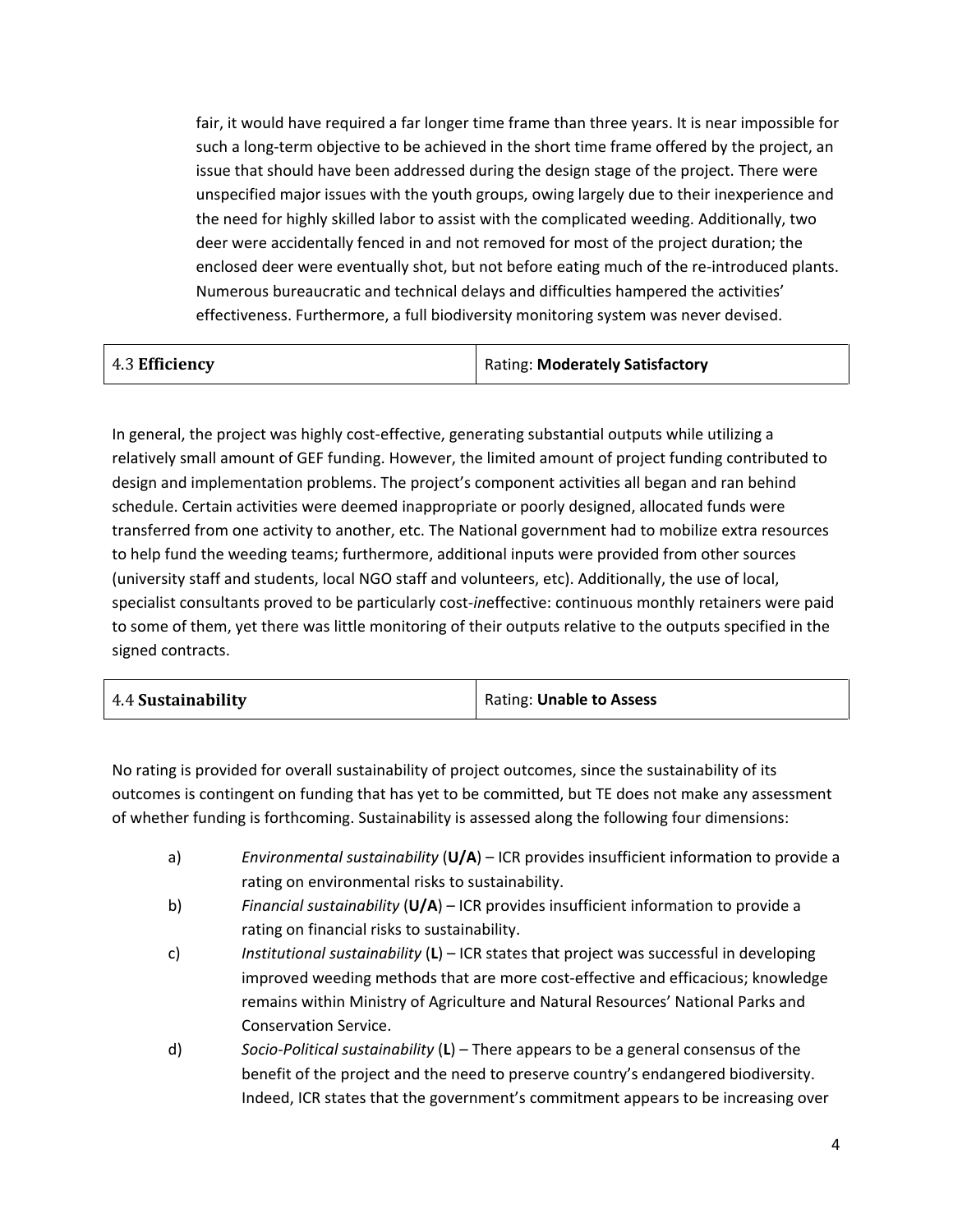time, as evidenced by the establishment of the National Park, recent increases in staff, and the use of the Conservation Fund.

#### **5. Processes and factors affecting attainment of project outcomes**

5.1 Co-financing. To what extent was the reported co-financing essential to the achievement of GEF objectives? If there was a difference in the level of expected co-financing and actual co-financing, then what were the reasons for it? Did the extent of materialization of co-financing affect project's outcomes and/or sustainability? If so, in what ways and through what causal linkages?

Expected co-financing, which all materialized, came mostly in kind: staff hours from national government, local NGO, and university. The government was forced to draw upon Conservation Fund to help fund weeding activity, which was more complicated and costly than expected. Given the relatively small amount of the UNDP loan, in kind co-financing from the government, local NGO, and university (amount, listed in local currency, found in PD pp 19-22) was crucial to achieving the project's outcomes and sustainability.

5.2 Project extensions and/or delays. If there were delays in project implementation and completion, then what were the reasons for it? Did the delay affect the project's outcomes and/or sustainability? If so, in what ways and through what causal linkages?

There were numerous delays in project implementation and completion at every stage. Workshop (Activity 1.1.1) was delayed until biodiversity surveys were (mostly) complete. The experiments, which should have taken place shortly after the Sept 1997 workshop, only began in April 1999, due to an unclear understanding of who would carry out the weeding, as well as the realization that youth groups were inappropriate to carry out this activity. A bureaucratic issue delayed the granting of permission to remove/kill two deer that were accidentally fenced into the plot (and eating the re-introduced plants). The delays may not have affected the project's end outcomes and sustainability; however, they prevented the project from achieving everything it set out to do within the allotted time (weed experiments were ongoing at time of ICR, etc).

5.3 Country ownership. Assess the extent to which country ownership has affected project outcomes and sustainability? Describe the ways in which it affected outcomes and sustainability, highlighting the causal links:

PD and ICR do not directly mention country ownership. Nevertheless, country ownership appeared to be strong, given the fact that the executing agency was the Ministry of Agriculture and Natural Resources' National Parks and Conservation Service, as well as the fact that the government tapped its Conservation Fund in order to cover unplanned costs.

#### **6. Assessment of project's Monitoring and Evaluation system**

Ratings are assessed on a six point scale: Highly Satisfactory=no shortcomings in this M&E component; Satisfactory=minor shortcomings in this M&E component; Moderately Satisfactory=moderate shortcomings in this M&E component; Moderately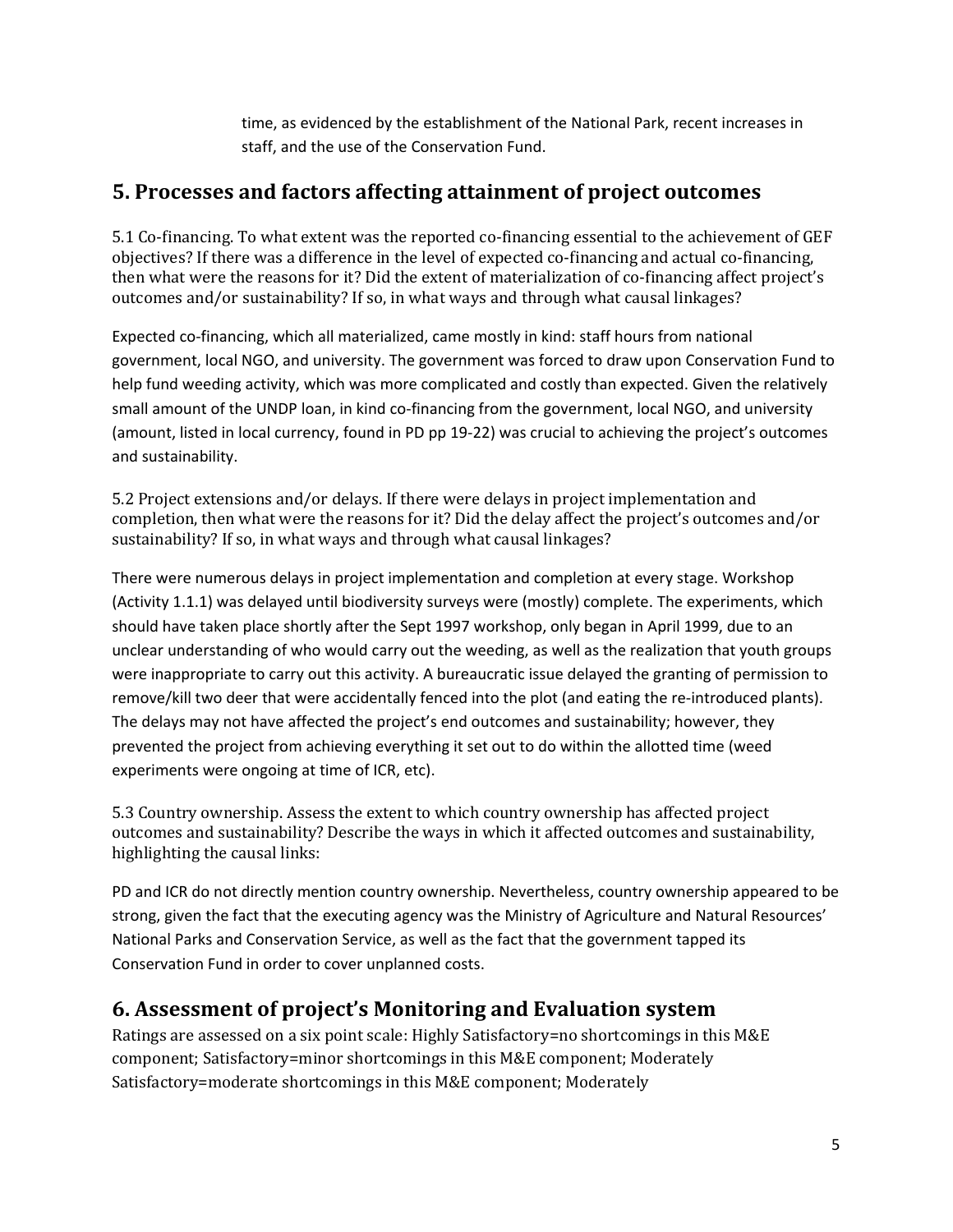Unsatisfactory=significant shortcomings in this M&E component; Unsatisfactory=major shortcomings in this M&E component; Highly Unsatisfactory=there were no project M&E systems.

Please justify ratings in the space below each box.

| 6.1 M&E Design at entry | <b>Rating: Moderately Unsatisfactory</b> |
|-------------------------|------------------------------------------|

Design of this project's M&E system is rated moderately unsatisfactory because of the absence of indicators and/or targets in the project design. There is no way to assess whether project was on track in achieving five listed outputs, or whether said outputs were achieved upon completion of project. While an Evaluation Mission was planned and funded for (US\$10,000), for one week at the end of the second year, there were no monitoring systems put into place. Annex 1 (Workplan) of the PD sets out all of the activities to be completed over the project's three year period; however, the Monitoring activity (3.2.1) referred to the monitoring of biodiversity within the plot, not to monitoring of the project to see whether it is on track to achieving its intended objectives. The PD does mention in passing, in Annex 2 (Terms of Reference for Technical Advisory Committee), that the Technical Advisory Committee, which was to hold meetings every three months, would, among other things, 1) ensure that the implementation of the project conforms to the project document, and 2) monitor the progress of the project on a regular basis. However, no explanation of this system was provided.

| 6.2 M&E Implementation | Rating: Unsatisfactory |
|------------------------|------------------------|
|------------------------|------------------------|

While the Technical Advisory Committee (TAC) did meet approximately every three months, it does not appear that it engaged in monitoring or evaluation work. Overall, implementation of M&E systems were unsatisfactory. The work of the TAC was hampered by poor communication between the local NGO (MWF) and the Committee chairman, the Director of Mauritius' National Parks and Conservation Service; furthermore, most Committee members did not have an adequate understanding or knowledge of the objectives and proposed outputs of the project, according to the ICR cf. p 14). One reason for the poor communication was due to the lack of a project manager at the local NGO (as originally specified in the first UNDP/GEF proposal), due to lack of funding. Additionally, there was no mid-term evaluation, despite the allotment of funding for said activity. The UDP's Tripartite Review (Hough, 1998) identified several key problems and uncertainties and produced a revised set of outputs with a new timetable for the remaining 10 months of the project; however, it is unclear whether those revisions were ever taken into account.

It should be noted that the Biodiversity Training Workshop component (Activity 2.1.1) stood out for its high level of quality evaluation. Completed evaluation forms from students and attendees were analyzed by the UNDP Office in Port Louis and resulting recommendations were followed up in the subsequent year. Years 2 and 3 workshops were successful, as witnessed by an increased number of participants as well as demand for further expansion.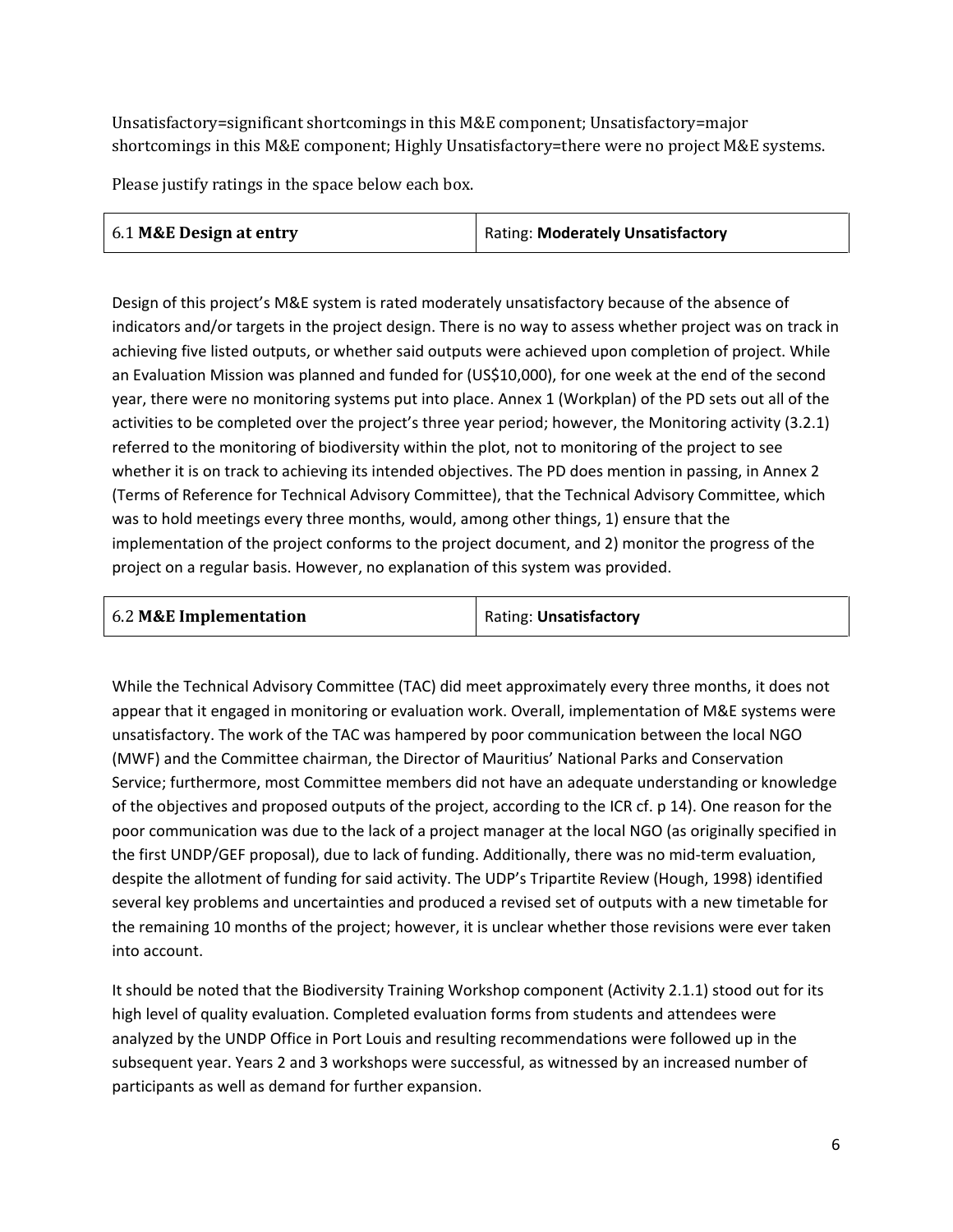## **7. Assessment of project implementation and execution**

Quality of Implementation includes the quality of project design, as well as the quality of supervision and assistance provided by implementing agency(s) to execution agencies throughout project implementation. Quality of Execution covers the effectiveness of the executing agency(s) in performing its roles and responsibilities. In both instances, the focus is upon factors that are largely within the control of the respective implementing and executing agency(s). A six point rating scale is used (Highly Satisfactory to Highly Unsatisfactory), or Unable to Assess.

Please justify ratings in the space below each box.

| 7.1 Quality of Project Implementation | Rating: Moderately Unsatisfactory |
|---------------------------------------|-----------------------------------|
|                                       |                                   |

TE states that the project was characterized by poor design and a general lack of supervision. Implementing agency should have scaled back activities and objectives, given limited resources and, particulary, time frame. Although certain activities did end up being well implemented, despite preventable delays, overall the project was poorly designed and implemented.. The project's M&E design was moderately unsatisfactory, and implementation of such systems proved even worse, leading to poor project implementation. The mid-year evaluation never took place, Committee meetings were not seen as effective, external consultants were not supervised and their outputs were never monitored, and a lack of a project manager from the local NGO meant that the project was not well supervised. Local NGO did not have the appropriate experience or supervisory skills and UNDP did not do enough to address these deficiencies.

| Rating: Moderately Unsatisfactory |
|-----------------------------------|
|                                   |

Execution of certain activities, namely those related to the first two objectives (activities related to the development of control measures and biodiversity assessment) were well done; however, the third objective (restoration) was poorly executed and even remained unfinished at the end of the project. In particular, failure to address in a timely manner the penned-in deer undermined the re-introduction of native flora activity. Inappropriate youth participation, mentioned earlier, led to poor weeding execution, until inexperienced weeders were replaced by more highly skilled ones. A key issue in the project's poor execution seemed to be the local NGO's poor management skills and its failure to communicate adequately with the executing government agency.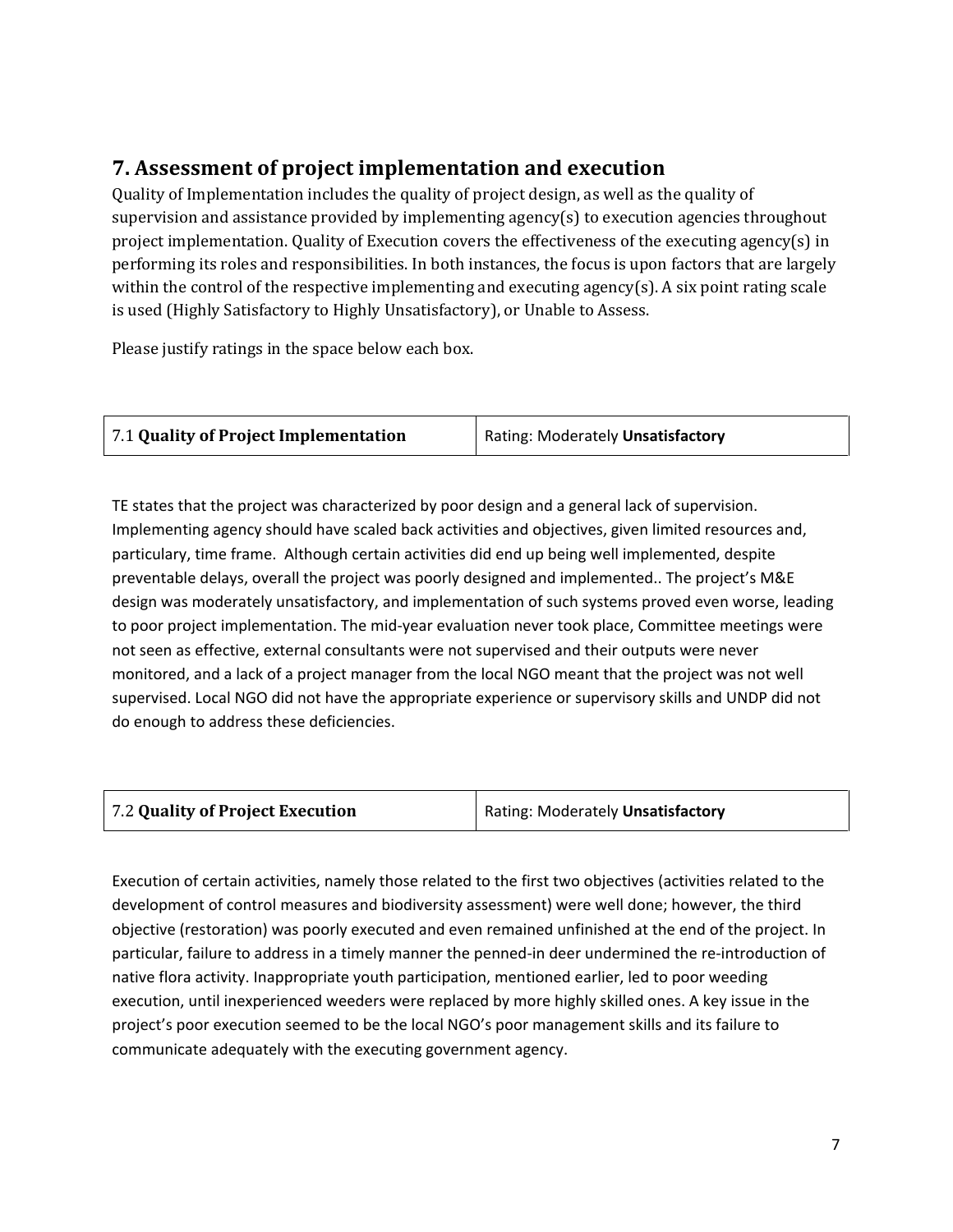### **8. Assessment of Project Impacts**

*Note - In instances where information on any impact related topic is not provided in the terminal evaluations, the reviewer should indicate in the relevant sections below that this is indeed the case and identify the information gaps. When providing information on topics related to impact, please cite the page number of the terminal evaluation from where the information is sourced.*

8.1 Environmental Change. Describe the changes in environmental stress and environmental status that occurred by the end of the project. Include both quantitative and qualitative changes documented, sources of information for these changes, and how project activities contributed to or hindered these changes. Also include how contextual factors have contributed to or hindered these changes.

ICR reported a number of positive short-term and long-term environmental changes resulting from the project. The project's specialist workshop and experimental trials on new weeding methods appears to have had a significant environmental change by helping establish a cost-effective and appropriate method for weeding large areas. Furthermore, biodiversity surveys post-weeding have demonstrated the benefit to many taxa of weeding and exclusion of alien fauna: specialists noted the discovery of one new animal, found an animal not seen since 1926, and documented improved regeneration of native plant species, as well as better survival of plantings from nursery after exclusion of large foreign herbivores. Separately, control measures against predatory animal species have proven effective in helping increase survival of native birds (cf. ITR p 21).

8.2 Socioeconomic change. Describe any changes in human well-being (income, education, health, community relationships, etc.) that occurred by the end of the project. Include both quantitative and qualitative changes documented, sources of information for these changes, and how project activities contributed to or hindered these changes. Also include how contextual factors have contributed to or hindered these changes.

ICR did not report any changes in socioeconomic well-being to have occurred due to the project. What socioeconomic changes that would take place as a result of this particular intervention would only be seen in the long-run: PD mentions that, since island nation's unique flora and fauna attract ecotourism, preserving Mauritius's biodiversity could help lead to more ecotourism, following the development of tourism infrastructure, that is.

8.3 Capacity and governance changes. Describe notable changes in capacities and governance that can lead to large-scale action (both mass and legislative) bringing about positive environmental change. "Capacities" include awareness, knowledge, skills, infrastructure, and environmental monitoring systems, among others. "Governance" refers to decision-making processes, structures and systems, including access to and use of information, and thus would include laws, administrative bodies, trustbuilding and conflict resolution processes, information-sharing systems, etc. Indicate how project activities contributed to/ hindered these changes, as well as how contextual factors have influenced these changes.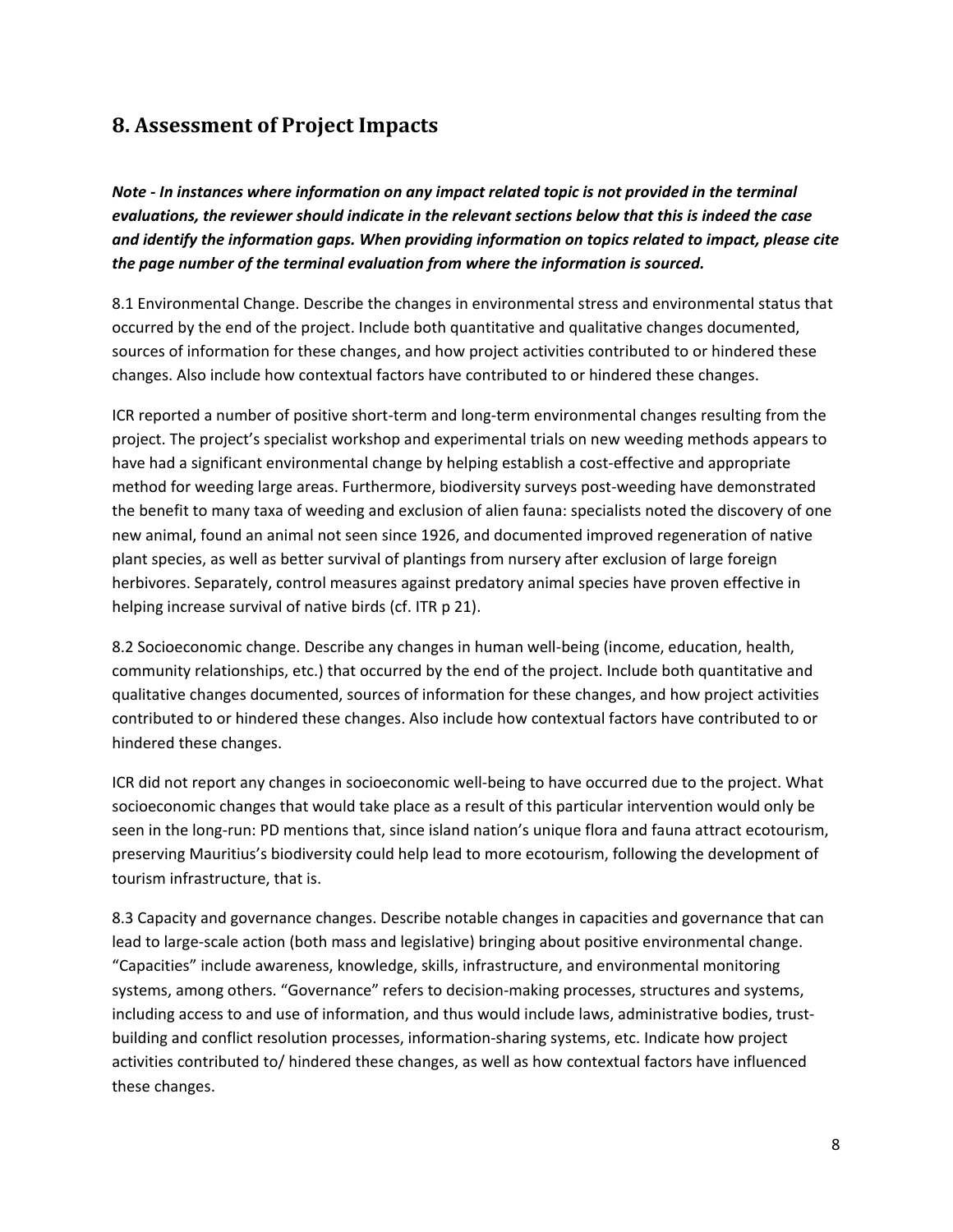- a) Capacities ICR reported that project's training activities have had the impact of increasing the capacity of country's biodiversity conservation (cf. ICR p 21). Approximately 140 students, local NGO staff, and National Parks and Conservation Service staff attended the three Biodiversity Training Workshops.
- b) Governance ICR does not provide any information on governance changes as a result of the project.

8.4 Unintended impacts. Describe any impacts not targeted by the project, whether positive or negative, affecting either ecological or social aspects. Indicate the factors that contributed to these unintended impacts occurring.

The ICR did not mention any unintended impacts.

8.5 Adoption of GEF initiatives at scale. Identify any initiatives (e.g. technologies, approaches, financing instruments, implementing bodies, legal frameworks, information systems) that have been mainstreamed, replicated and/or scaled up by government and other stakeholders by project end. Include the extent to which this broader adoption has taken place, e.g. if plans and resources have been established but no actual adoption has taken place, or if market change and large-scale environmental benefits have begun to occur. Indicate how project activities and other contextual factors contributed to these taking place. If broader adoption has not taken place as expected, indicate which factors (both project-related and contextual) have hindered this from happening.

New weeding and conservation methods have been mainstreamed into National Parks and Conservation Service, as well as local NGO (cf. ICR p 21).

### **9. Lessons and recommendations**

9.1 Briefly describe the key lessons, good practices, or approaches mentioned in the terminal evaluation report that could have application for other GEF projects.

ICR does not mention any key lessons, good practices, or approaches.

9.2 Briefly describe the recommendations given in the terminal evaluation.

ICR does not offer any recommendations.